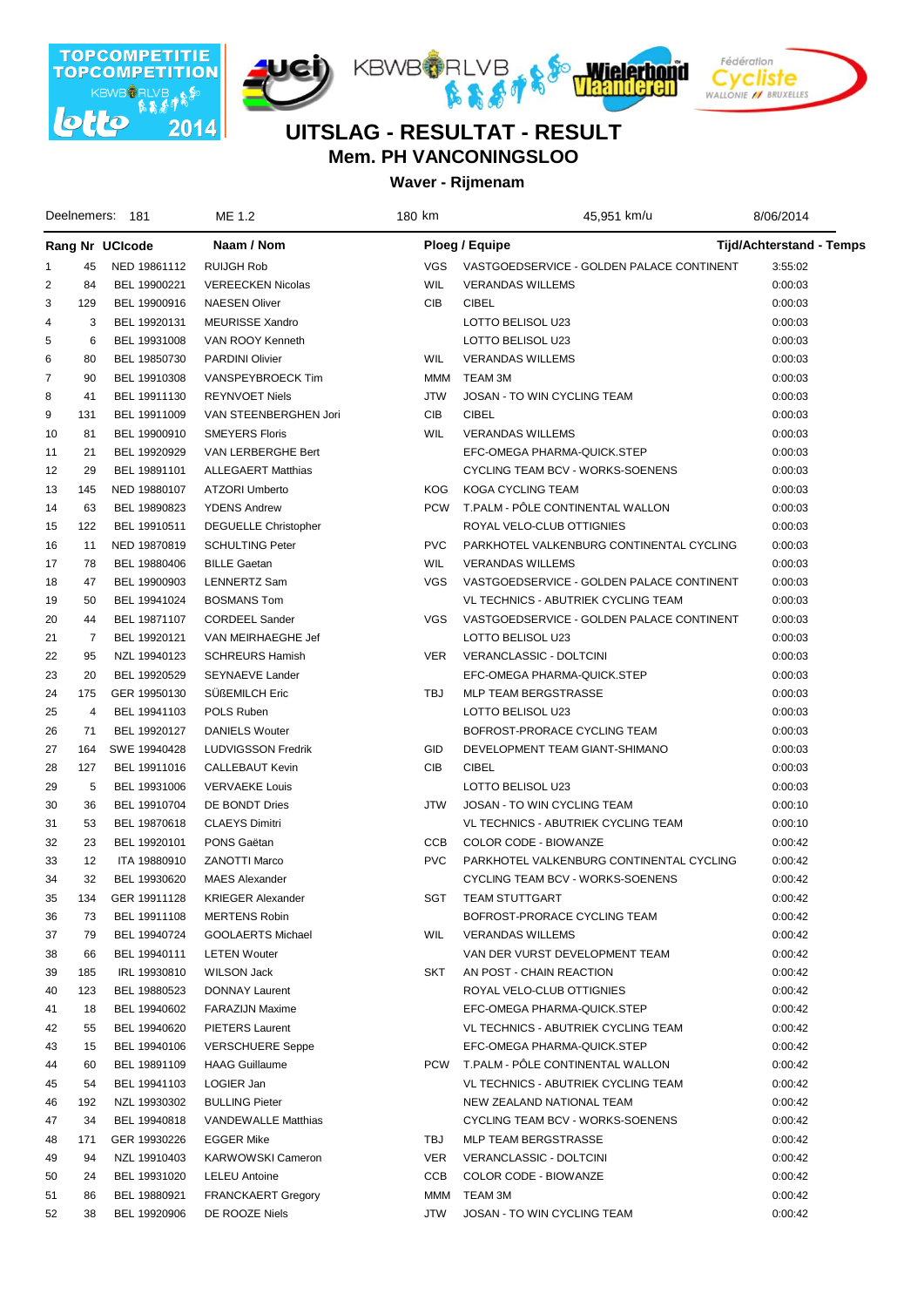







| Deelnemers: 181 |     |              | ME 1.2                       | 180 km     | 45,951 km/u                                    | 8/06/2014                       |  |  |
|-----------------|-----|--------------|------------------------------|------------|------------------------------------------------|---------------------------------|--|--|
| Rang Nr UCIcode |     |              | Naam / Nom                   |            | Ploeg / Equipe                                 | <b>Tijd/Achterstand - Temps</b> |  |  |
| 53              | 98  | BEL 19890106 | <b>VERWAEST Kevin</b>        | <b>VER</b> | VERANCLASSIC - DOLTCINI                        | 0:00:42                         |  |  |
| 54              | 110 | BEL 19931202 | VAN DER HAEGHEN Ruben        |            | BAGUET - M.I.B.A. POORTEN - INDULEK CYCLING TE | 0:00:42                         |  |  |
| 55              | 157 | MEX 19920305 | CASTILLO SOTO Ulises Alfredo | <b>STF</b> | START - TRIGON CYCLING TEAM                    | 0:00:42                         |  |  |
| 56              | 48  | BEL 19900711 | <b>VERMOTE Alphonse</b>      | <b>VGS</b> | VASTGOEDSERVICE - GOLDEN PALACE CONTINENT      | 0:00:42                         |  |  |
| 57              | 139 | GER 19950126 | <b>NOWAK Florian</b>         | SGT        | <b>TEAM STUTTGART</b>                          | 0:00:42                         |  |  |
| 58              | 124 | BEL 19950712 | LA ROSE Dimitri              |            | ROYAL VELO-CLUB OTTIGNIES                      | 0:00:42                         |  |  |
| 59              | 52  | BEL 19910220 | DEWEER Jochen                |            | VL TECHNICS - ABUTRIEK CYCLING TEAM            | 0:00:42                         |  |  |
| 60              | 168 | SWE 19910621 | PÖLDER Robert                | <b>GID</b> | DEVELOPMENT TEAM GIANT-SHIMANO                 | 0:00:42                         |  |  |
| 61              | 87  | BEL 19890530 | <b>JANSSENS Jimmy</b>        | MMM        | TEAM 3M                                        | 0:00:42                         |  |  |
| 62              | 9   | NED 19890703 | <b>HOEKSTRA Marco</b>        | <b>PVC</b> | PARKHOTEL VALKENBURG CONTINENTAL CYCLING       | 0:00:47                         |  |  |
| 63              | 109 | BEL 19940131 | MOENS Jens                   |            | BAGUET - M.I.B.A. POORTEN - INDULEK CYCLING TE | 0:00:47                         |  |  |
| 64              | 77  | BEL 19931027 | <b>WILLEMS Kenny</b>         |            | BOFROST-PRORACE CYCLING TEAM                   | 0:00:48                         |  |  |
| 65              | 10  | NED 19900510 | <b>OCKELOEN Jasper</b>       | <b>PVC</b> | PARKHOTEL VALKENBURG CONTINENTAL CYCLING       | 0:00:54                         |  |  |
| 66              | 43  | BEL 19940413 | COOLS Alexander              | <b>VGS</b> | VASTGOEDSERVICE - GOLDEN PALACE CONTINENT      | 0:00:57                         |  |  |
| 67              | 13  | NED 19930920 | <b>BLOKKER Joris</b>         | <b>PVC</b> | PARKHOTEL VALKENBURG CONTINENTAL CYCLING       | 0:01:10                         |  |  |
| 68              | 35  | BEL 19950724 | VAN RENTERGHEM Bram          |            | CYCLING TEAM BCV - WORKS-SOENENS               | 0:01:24                         |  |  |
| 69              | 64  | BEL 19920312 | <b>CLAEYS Timothy</b>        |            | VAN DER VURST DEVELOPMENT TEAM                 | 0:01:24                         |  |  |
| 70              | 89  | NED 19941206 | VAN ZIJL Dylan               |            | MMM TEAM 3M                                    | 0:01:24                         |  |  |
| 71              | 30  | BEL 19920716 | <b>DECORTE Axel</b>          |            | CYCLING TEAM BCV - WORKS-SOENENS               | 0:01:24                         |  |  |
| 72              | 108 | BEL 19840806 | <b>DIEPENDAELE Timmy</b>     |            | BAGUET - M.I.B.A. POORTEN - INDULEK CYCLING TE | 0:01:24                         |  |  |
| 73              | 137 | GER 19910504 | <b>HOLLER Nikodemus</b>      | SGT        | <b>TEAM STUTTGART</b>                          | 0:01:24                         |  |  |
| 74              | 40  | BEL 19900614 | VANSUMERE lan                | <b>JTW</b> | JOSAN - TO WIN CYCLING TEAM                    | 0:01:24                         |  |  |
| 75              | 112 | BEL 19940211 | <b>MERLIER Braam</b>         |            | BAGUET - M.I.B.A. POORTEN - INDULEK CYCLING TE | 0:01:24                         |  |  |
| 76              | 62  | BEL 19930914 | <b>VEKEMAN Maxime</b>        | <b>PCW</b> | T.PALM - PÖLE CONTINENTAL WALLON               | 0:01:24                         |  |  |
| 77              | 144 | NED 19940820 | VAN SCHIP Jan-Willem         | <b>KOG</b> | KOGA CYCLING TEAM                              | 0:01:24                         |  |  |
| 78              | 99  | BEL 19910519 | <b>OPSOMER Arne</b>          |            | ASFRA RACING TEAM                              | 0:01:24                         |  |  |
| 79              | 188 | NZL 19890202 | ARCHBOLD Shane               | SKT        | AN POST - CHAIN REACTION                       | 0:01:29                         |  |  |
| 80              | 135 | GER 19880606 | <b>THÖMEL Tino</b>           | SGT        | <b>TEAM STUTTGART</b>                          | 0:01:29                         |  |  |
| 81              | 75  | BEL 19931027 | <b>WILLEMS Robby</b>         |            | BOFROST-PRORACE CYCLING TEAM                   | 0:01:29                         |  |  |
| 82              | 72  | BEL 19890810 | VAN ROY Stijn                |            | BOFROST-PRORACE CYCLING TEAM                   | 0:01:29                         |  |  |
| 83              | 149 | GER 19890802 | <b>BENOIT André</b>          | TKG        | <b>TEAM KUOTA</b>                              | 0:01:29                         |  |  |
| 84              | 93  | BEL 19880703 | GOOVAERTS Tom                | <b>VER</b> | VERANCLASSIC - DOLTCINI                        | 0:01:29                         |  |  |
| 85              | 170 | GER 19921105 | <b>BOTHE Erik</b>            | <b>TBJ</b> | <b>MLP TEAM BERGSTRASSE</b>                    | 0:01:29                         |  |  |
| 86              | 173 | GER 19920204 | NAPPA Fabio                  | <b>TBJ</b> | MLP TEAM BERGSTRASSE                           | 0:01:29                         |  |  |
| 87              | 33  | BEL 19940701 | <b>PYFFEROEN Miel</b>        |            | CYCLING TEAM BCV - WORKS-SOENENS               | 0:01:29                         |  |  |
| 88              | 116 | BEL 19930330 | VAN DINGENEN Sander          |            | BIANCHI-LOTTO-NIEUWE HOOP TIELEN VZW           | 0:01:29                         |  |  |
| 89              | 167 | NED 19910723 | VAN DER HAAR Lars            | GID        | DEVELOPMENT TEAM GIANT-SHIMANO                 | 0:01:29                         |  |  |
| 90              | 65  | BEL 19890218 | <b>MORTELMANS Stijn</b>      |            | VAN DER VURST DEVELOPMENT TEAM                 | 0:01:29                         |  |  |
| 91              | 85  | BEL 19910807 | DE VOS Gertjan               | MMM        | TEAM 3M                                        | 0:01:29                         |  |  |
| 92              | 88  | LTU 19880408 | JUODVALKIS Egidijus          | <b>MMM</b> | TEAM 3M                                        | 0:01:29                         |  |  |
| 93              | 26  | BEL 19930901 | <b>KERF Jérôme</b>           | CCB        | COLOR CODE - BIOWANZE                          | 0:01:29                         |  |  |
| 94              | 121 | BEL 19880215 | <b>FAUVILLE Dimitri</b>      |            | ROYAL VELO-CLUB OTTIGNIES                      | 0:01:29                         |  |  |
| 95              | 22  | BEL 19940522 | ROBEET Ludovic               | CCB        | COLOR CODE - BIOWANZE                          | 0:01:29                         |  |  |
| 96              | 19  | BEL 19930413 | MYNGHEER Daan                |            | EFC-OMEGA PHARMA-QUICK.STEP                    | 0:01:29                         |  |  |
| 97              | 147 | NED 19930801 | TIMMERMANS Tristan           | KOG.       | KOGA CYCLING TEAM                              | 0:01:29                         |  |  |
| 98              | 17  | BEL 19941129 | <b>NOPPE Christophe</b>      |            | EFC-OMEGA PHARMA-QUICK.STEP                    | 0:01:29                         |  |  |
| 99              | 61  | BEL 19890906 | VAN DE MAELE Glenn           | <b>PCW</b> | T.PALM - PÔLE CONTINENTAL WALLON               | 0:01:29                         |  |  |
| 100             | 92  | BEL 19850212 | <b>DEVILLERS Gilles</b>      | <b>VER</b> | VERANCLASSIC - DOLTCINI                        | 0:01:29                         |  |  |
| 101             | 184 | IRL 19920122 | <b>DUNNE Conor</b>           | SKT        | AN POST - CHAIN REACTION                       | 0:01:29                         |  |  |
| 102             | 96  | BEL 19910125 | STALLAERT Joeri              | <b>VER</b> | VERANCLASSIC - DOLTCINI                        | 0:01:29                         |  |  |
| 103             | 46  | BEL 19870205 | PEETERS Kevin                | VGS        | VASTGOEDSERVICE - GOLDEN PALACE CONTINENT      | 0:01:29                         |  |  |
| 104             | 28  | BEL 19921106 | <b>WERTZ Thomas</b>          | <b>CCB</b> | COLOR CODE - BIOWANZE                          | 0:01:29                         |  |  |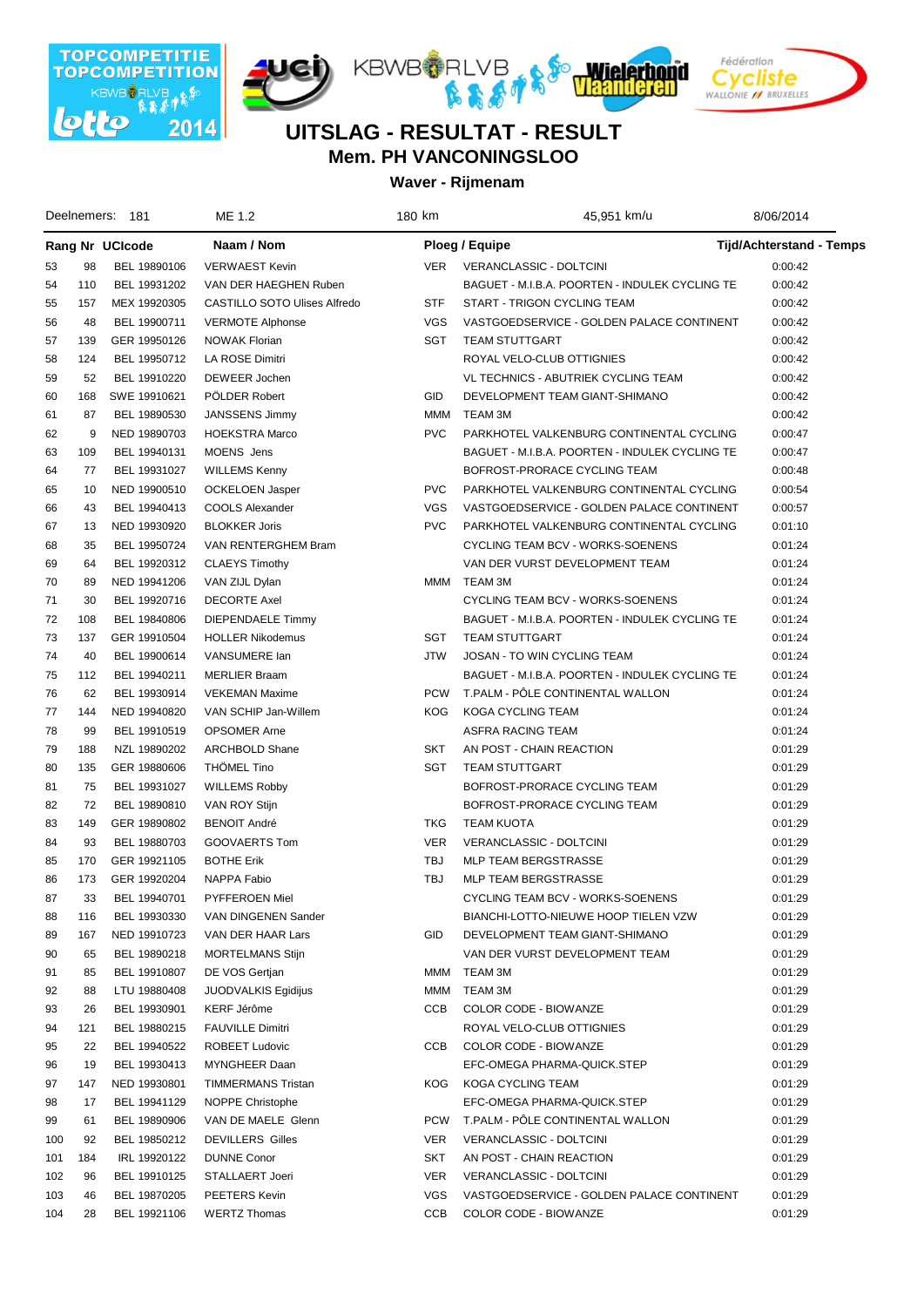







|     | Deelnemers:  | - 181                       | ME 1.2                    | 180 km     | 45,951 km/u                                    | 8/06/2014                |  |
|-----|--------------|-----------------------------|---------------------------|------------|------------------------------------------------|--------------------------|--|
|     |              | Rang Nr UCIcode             | Naam / Nom                |            | <b>Ploeg / Equipe</b>                          | Tijd/Achterstand - Temps |  |
| 105 | 69           | BEL 19921229                | ROELANDTS Rutger          |            | VAN DER VURST DEVELOPMENT TEAM                 | 0:01:29                  |  |
| 106 | 2            | BEL 19930625                | <b>CAPIOT Amaury</b>      |            | LOTTO BELISOL U23                              | 0:01:29                  |  |
| 107 | 31           | BEL 19940529                | <b>DELBAERE Tijs</b>      |            | CYCLING TEAM BCV - WORKS-SOENENS               | 0:01:29                  |  |
| 108 | 133          | BEL 19921113                | <b>SCHITTECATTE Niels</b> | <b>CIB</b> | <b>CIBEL</b>                                   | 0:01:29                  |  |
| 109 | 125          | BEL 19900508                | <b>KRAUSS Laurent</b>     |            | ROYAL VELO-CLUB OTTIGNIES                      | 0:01:29                  |  |
| 110 | 142          | NED 19851021                | <b>LINDEMAN Adrie</b>     | <b>KOG</b> | <b>KOGA CYCLING TEAM</b>                       | 0:01:29                  |  |
| 111 | 102          | BEL 19930131                | <b>VERWEE Pieter</b>      |            | ASFRA RACING TEAM                              | 0:02:54                  |  |
| 112 | $\mathbf{1}$ | BEL 19940311                | <b>BENOOT Tiesi</b>       |            | LOTTO BELISOL U23                              | 0:03:19                  |  |
| 113 | 97           | BEL 19910416                | VAN COPPERNOLLE Francesco | <b>VER</b> | VERANCLASSIC - DOLTCINI                        | 0:03:19                  |  |
| 114 | 101          | BEL 19930308                | VAN MALDERGHEM Pieter     |            | <b>ASFRA RACING TEAM</b>                       | 0:03:19                  |  |
| 115 | 111          | BEL 19940407                | <b>BOUVRY Kenny</b>       |            | BAGUET - M.I.B.A. POORTEN - INDULEK CYCLING TE | 0:03:19                  |  |
| 116 | 16           | BEL 19920731                | <b>BOUVRY Dieter</b>      |            | EFC-OMEGA PHARMA-QUICK.STEP                    | 0:03:19                  |  |
| 117 | 107          | BEL 19921016                | <b>SAELENS Andres</b>     |            | BAGUET - M.I.B.A. POORTEN - INDULEK CYCLING TE | 0:03:19                  |  |
| 118 | 106          | BEL 19920225                | VAN DORSSELAER Niels      |            | BAGUET - M.I.B.A. POORTEN - INDULEK CYCLING TE | 0:03:19                  |  |
| 119 | 91           | NED 19911210                | VAN ZIJL Melvin           | MMM        | TEAM 3M                                        | 0:03:26                  |  |
| 120 | 8            | NED 19880712                | <b>HUENDERS Mitchell</b>  | <b>PVC</b> | PARKHOTEL VALKENBURG CONTINENTAL CYCLING       | 0:03:26                  |  |
| 121 | 120          | BEL 19920630                | DE SCHUYTER Arne          |            | ROYAL VELO-CLUB OTTIGNIES                      | 0:03:49                  |  |
| 122 | 166          | DEN 19910227                | JENSEN Kristian Haugaard  | GID        | DEVELOPMENT TEAM GIANT-SHIMANO                 | 0:03:49                  |  |
| 123 | 128          | BEL 19910304                | GOOSSENS Kenny            | <b>CIB</b> | <b>CIBEL</b>                                   | 0:03:49                  |  |
| 124 | 172          | GER 19911021                | <b>HATZ Christopher</b>   | TBJ        | MLP TEAM BERGSTRASSE                           | 0:03:49                  |  |
| 125 | 37           | BEL 19910104                | <b>BREYNE</b> Jonathan    | <b>JTW</b> | JOSAN - TO WIN CYCLING TEAM                    | 0:03:49                  |  |
| 126 | 76           | BEL 19890826                | <b>VLASSELAER Maarten</b> |            | BOFROST-PRORACE CYCLING TEAM                   | 0:04:03                  |  |
| 127 | 117          | BEL 19951014                | VAN LAER Ward             |            | BIANCHI-LOTTO-NIEUWE HOOP TIELEN VZW           | 0:04:22                  |  |
|     |              | DNF / Abbandons / Opgaves : |                           |            |                                                |                          |  |
|     | 14           | NED 19910519                | <b>NOLTEN Bram</b>        | <b>PVC</b> | PARKHOTEL VALKENBURG CONTINENTAL CYCLING       |                          |  |
|     | 25           | BEL 19930828                | <b>DELFOSSE Florent</b>   | CCB        | COLOR CODE - BIOWANZE                          |                          |  |
|     | 27           | BEL 19921231                | DE WINTER Ludwig          | CCB        | COLOR CODE - BIOWANZE                          |                          |  |
|     | 39           | BEL 19910215                | <b>VROLIJKX Jeroen</b>    | <b>JTW</b> | JOSAN - TO WIN CYCLING TEAM                    |                          |  |
|     | 42           | BEL 19941020                | <b>HAVERALS Lars</b>      | <b>JTW</b> | JOSAN - TO WIN CYCLING TEAM                    |                          |  |
|     | 49           | BEL 19920530                | <b>WYNANTS Nick</b>       | <b>VGS</b> | VASTGOEDSERVICE - GOLDEN PALACE CONTINENT      |                          |  |
|     | 51           | NED 19950323                | <b>MOELEKER Ivar</b>      |            | <b>VL TECHNICS - ABUTRIEK CYCLING TEAM</b>     |                          |  |
|     | 56           | BEL 19950524                | <b>THORE Floris</b>       |            | VL TECHNICS - ABUTRIEK CYCLING TEAM            |                          |  |
|     | 57           | BEL 19910927                | BARATTO Jonathan          | <b>PCW</b> | T.PALM - PÔLE CONTINENTAL WALLON               |                          |  |
|     | 58           | BEL 19910410                | <b>DECHESNE Julien</b>    | <b>PCW</b> | T.PALM - PÖLE CONTINENTAL WALLON               |                          |  |
|     | 59           | BEL 19940622                | <b>SENY Alexandre</b>     | <b>PCW</b> | T.PALM - PÖLE CONTINENTAL WALLON               |                          |  |
|     | 67           | BEL 19950829                | <b>SLAGMULDERS Yorick</b> |            | VAN DER VURST DEVELOPMENT TEAM                 |                          |  |
|     | 68           | BEL 19920930                | PEELAERS Jeff             |            | VAN DER VURST DEVELOPMENT TEAM                 |                          |  |
|     | 70           | BEL 19950516                | VAN BEETHOVEN Matthias    |            | VAN DER VURST DEVELOPMENT TEAM                 |                          |  |
|     | 74           | BEL 19930430                | PANIS Maxim               |            | BOFROST-PRORACE CYCLING TEAM                   |                          |  |
|     | 82           | BEL 19931216                | DE TROCH Thomas           | WIL        | <b>VERANDAS WILLEMS</b>                        |                          |  |
|     | 83           | BEL 19900830                | <b>VANDYCK Niels</b>      | <b>WIL</b> | <b>VERANDAS WILLEMS</b>                        |                          |  |
|     | 100          | BEL 19930205                | SCHIETTECATTE Jellen      |            | ASFRA RACING TEAM                              |                          |  |
|     | 103          | BEL 19900917                | <b>SELVAIS Dorian</b>     |            | ASFRA RACING TEAM                              |                          |  |
|     | 104          | BEL 19860801                | <b>HUYGHE Stijn</b>       |            | ASFRA RACING TEAM                              |                          |  |
|     | 105          | LAT 19871020                | PODOGINS Kirils           |            | ASFRA RACING TEAM                              |                          |  |
|     | 113          | ITA 19920504                | CATANIA Claudio           |            | BIANCHI-LOTTO-NIEUWE HOOP TIELEN VZW           |                          |  |
|     | 114          | BEL 19950409                | <b>BASTIAENS Loorin</b>   |            | BIANCHI-LOTTO-NIEUWE HOOP TIELEN VZW           |                          |  |
|     | 115          | BEL 19940202                | DECOSTER Gert-jan         |            | BIANCHI-LOTTO-NIEUWE HOOP TIELEN VZW           |                          |  |
|     | 118          | BEL 19940902                | VANDENHOUDT Jens          |            | BIANCHI-LOTTO-NIEUWE HOOP TIELEN VZW           |                          |  |
|     | 119          | BEL 19940311                | <b>VERTOMMEN Jeff</b>     |            | BIANCHI-LOTTO-NIEUWE HOOP TIELEN VZW           |                          |  |
|     | 126          | BEL 19900714                | <b>PIRLOT Antoine</b>     |            | ROYAL VELO-CLUB OTTIGNIES                      |                          |  |
|     | 130          | BEL 19921218                | VAN HOLDERBEKE Mathias    | CIB        | <b>CIBEL</b>                                   |                          |  |
|     | 132          | LTU 19890816                | <b>MANIUSIS Martynas</b>  | CIB        | <b>CIBEL</b>                                   |                          |  |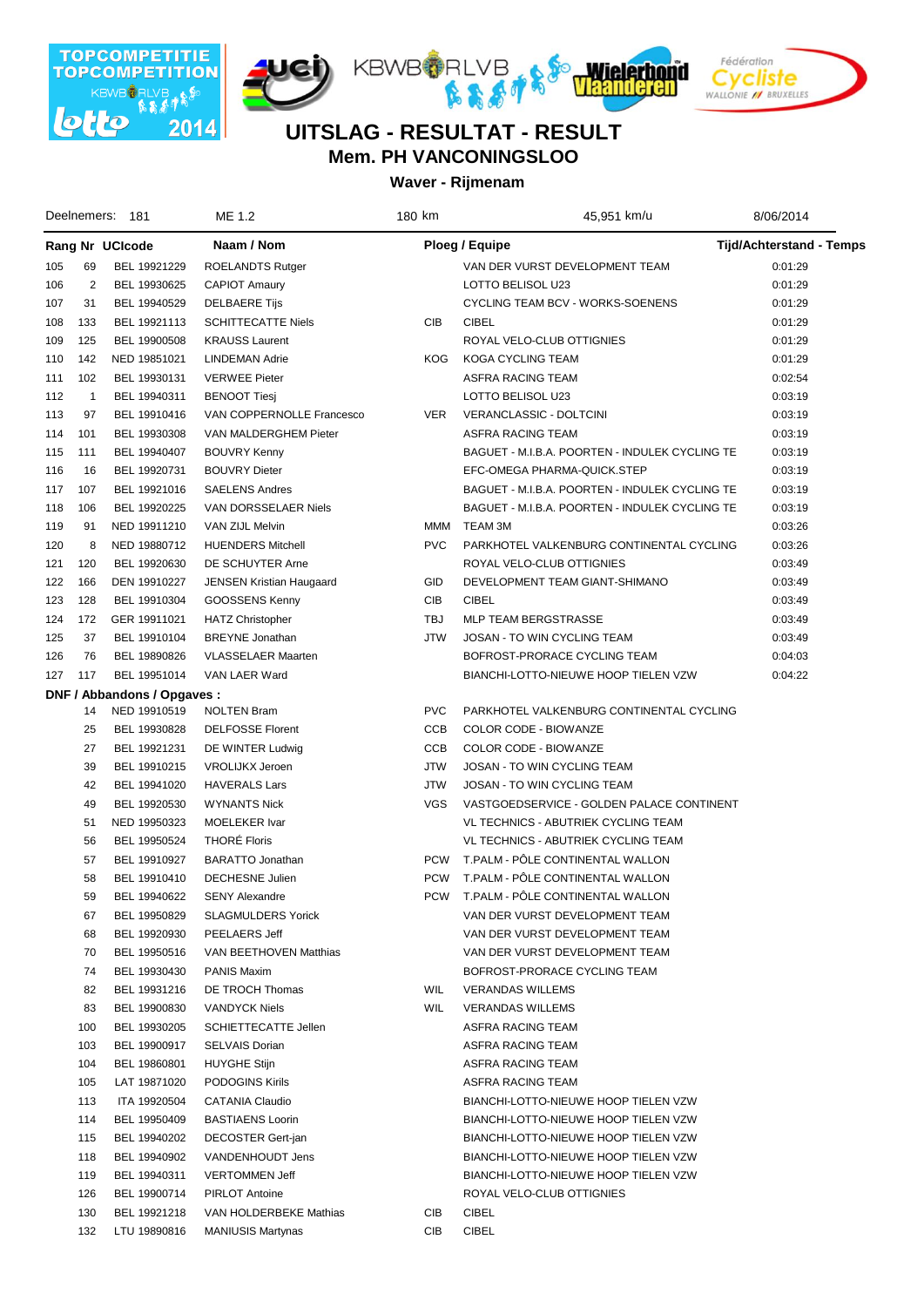







| Deelnemers: | 181                           | ME 1.2                             | 180 km     | 45,951 km/u                        | 8/06/2014                        |    |
|-------------|-------------------------------|------------------------------------|------------|------------------------------------|----------------------------------|----|
|             | Rang Nr UCIcode               | Naam / Nom                         |            | Ploeg / Equipe                     | <b>Tijd/Achterstand - Temps</b>  |    |
| 136         | AUS 19940102                  | <b>CUMMINGS Jack</b>               | <b>SGT</b> | <b>TEAM STUTTGART</b>              |                                  |    |
| 138         | GER 19871105                  | KAUTZ Kai                          | <b>SGT</b> | <b>TEAM STUTTGART</b>              |                                  |    |
| 140         | GER 19920225                  | <b>REINERT Martin</b>              | <b>SGT</b> | <b>TEAM STUTTGART</b>              |                                  |    |
| 143         | NED 19890123                  | CASTELIJNS Twan                    | <b>KOG</b> | KOGA CYCLING TEAM                  |                                  |    |
| 146         | NED 19950524                  | DE JONG Martijn                    | <b>KOG</b> | <b>KOGA CYCLING TEAM</b>           |                                  |    |
| 148         | GER 19950927                  | <b>BRAUN Julian</b>                | <b>TKG</b> | <b>TEAM KUOTA</b>                  |                                  |    |
| 150         | GER 19940328                  | <b>BREUER Daniel</b>               | <b>TKG</b> | <b>TEAM KUOTA</b>                  |                                  |    |
| 151         | GER 19950416                  | MÜLLER Nathan                      | <b>TKG</b> | <b>TEAM KUOTA</b>                  |                                  |    |
| 152         | GER 19940716                  | RAPP Jonas                         | <b>TKG</b> | <b>TEAM KUOTA</b>                  |                                  |    |
| 153         | GER 19950313                  | SCHÖNBACH Felix                    | <b>TKG</b> | <b>TEAM KUOTA</b>                  |                                  |    |
| 155         | PAR 19840612                  | <b>MINO Gustavo</b>                | <b>STF</b> | <b>START - TRIGON CYCLING TEAM</b> |                                  |    |
| 156         | ROU 19830131                  | PRIA Lars                          | <b>STF</b> | START - TRIGON CYCLING TEAM        |                                  |    |
| 159         | BRA 19940423                  | DOS SANTOS Carlos Henrique         | <b>STF</b> | START - TRIGON CYCLING TEAM        |                                  |    |
| 161         | COL 19921204                  | SARMIENTO PACHECO Johnatan Fernand | <b>STF</b> | <b>START - TRIGON CYCLING TEAM</b> |                                  |    |
| 163         | BEL 19951030                  | <b>BIERMANS Jenthe</b>             | <b>GID</b> | DEVELOPMENT TEAM GIANT-SHIMANO     |                                  |    |
| 165         | NZL 19930618                  | <b>FRAME Alex</b>                  | <b>GID</b> | DEVELOPMENT TEAM GIANT-SHIMANO     |                                  |    |
| 169         | GER 19951010                  | <b>HUBER Lukas</b>                 | TBJ        | MLP TEAM BERGSTRASSE               |                                  |    |
| 174         | GER 19950414                  | <b>KRAUSS Aaron</b>                | <b>TBJ</b> | <b>MLP TEAM BERGSTRASSE</b>        |                                  |    |
| 183         | BEL 19921209                  | <b>FRANSSEN Wout</b>               | <b>SKT</b> | AN POST - CHAIN REACTION           |                                  |    |
| 187         | BEL 19880326                  | <b>CLAEYS Kevin</b>                | <b>SKT</b> | AN POST - CHAIN REACTION           |                                  |    |
| 190         | NZL 19821014                  | <b>RYAN Marc</b>                   |            | NEW ZEALAND NATIONAL TEAM          |                                  |    |
| 191         | NZL 19910215                  | <b>BEVIN Patrick</b>               |            | NEW ZEALAND NATIONAL TEAM          |                                  |    |
| 193         | NZL 19941208                  | <b>KENNET Dylan</b>                |            | NEW ZEALAND NATIONAL TEAM          |                                  |    |
| 194         | NZL 19950111                  | <b>ATCHINSON Liam</b>              |            | NEW ZEALAND NATIONAL TEAM          |                                  |    |
| 195         | NZL 19950309                  | <b>HOOPER Alex</b>                 |            | NEW ZEALAND NATIONAL TEAM          |                                  |    |
|             | <b>Gestart / Partants:</b>    | 181<br>Aangekomen / Arrivés:       |            | 128<br>Opgaven / Abandons:         |                                  | 53 |
|             | Niet gestart / Non partants : | Buiten tijd / Hors delai :<br>0    |            | 0                                  | Gediskwalificeerd / Disqualifiee | 0  |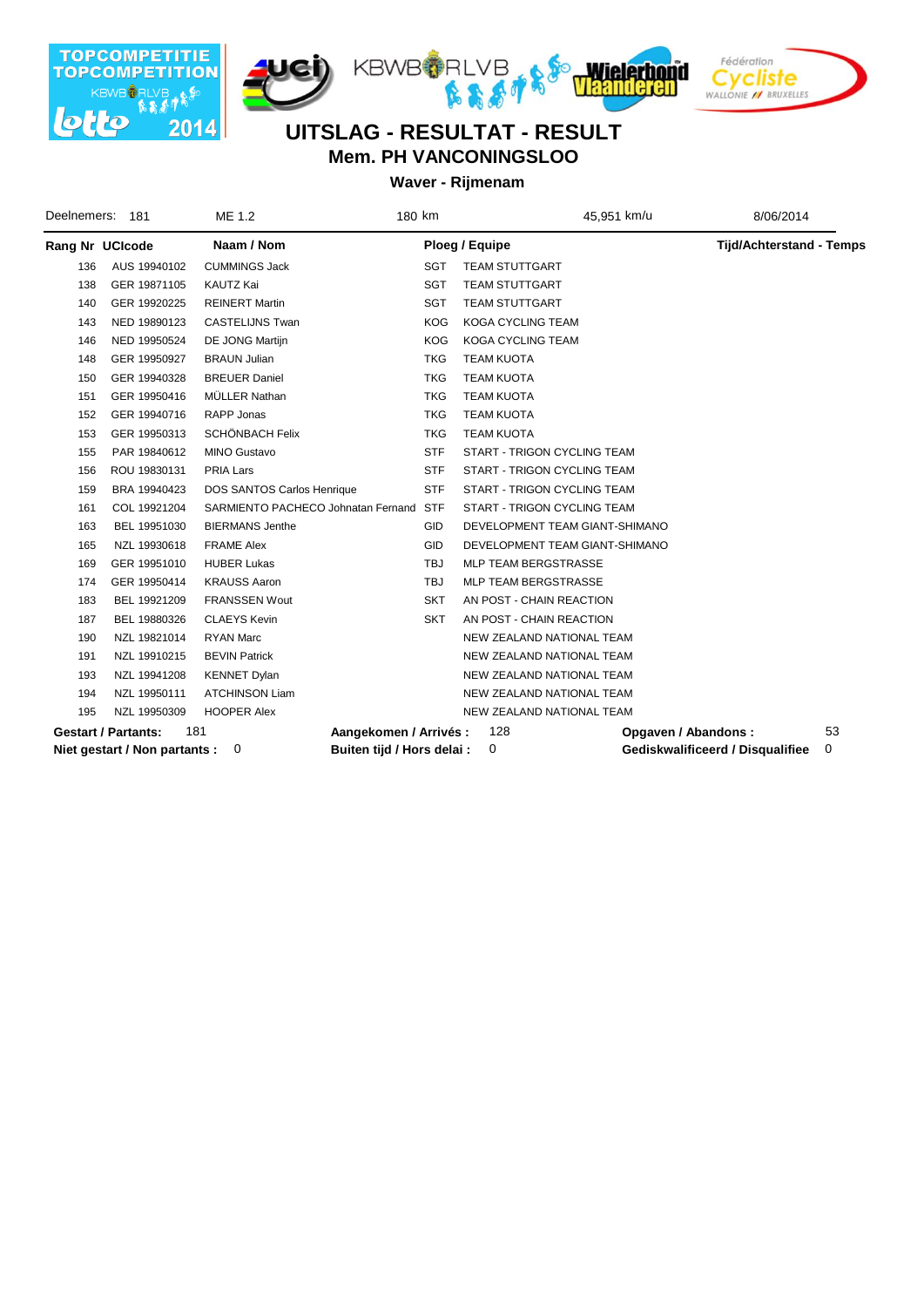

## **PLOEGKLASSEMENT - CLASSEMENT INTEREQUIPES**

**Waver - Rijmenam**

Mem. PH VANCONINGSLOO

| Rang           | Ploeg / Equipe                                   | Tijd / Temps | <b>Punten/Points</b> | 1e renner - 1re coureur |
|----------------|--------------------------------------------------|--------------|----------------------|-------------------------|
| 1              | VASTGOEDSERVICE - GOLDEN PALACE CONTINENTAL TEAM | 11:45:12     | 39                   | 1                       |
| 2              | <b>VERANDAS WILLEMS</b>                          | 11:45:15     | 18                   | 2                       |
| 3              | LOTTO BELISOL U23                                | 11:45:15     | 30                   | 4                       |
| 4              | <b>CIBEL</b>                                     | 11:45:15     | 40                   | 3                       |
| 5              | EFC-OMEGA PHARMA-QUICK.STEP                      | 11:45:54     | 75                   | 11                      |
| 6              | <b>JOSAN - TO WIN CYCLING TEAM</b>               | 11:46:01     | 90                   | 8                       |
| $\overline{7}$ | <b>VL TECHNICS - ABUTRIEK CYCLING TEAM</b>       | 11:46:01     | 92                   | 19                      |
| 8              | CYCLING TEAM BCV - WORKS-SOENENS                 | 11:46:33     | 93                   | 12                      |
| 9              | ROYAL VELO-CLUB OTTIGNIES                        | 11:46:33     | 113                  | 15                      |
| 10             | TEAM 3M                                          | 11:46:33     | 119                  | $\overline{7}$          |
| 11             | VERANCLASSIC - DOLTCINI                          | 11:46:33     | 124                  | 22                      |
| 12             | PARKHOTEL VALKENBURG CONTINENTAL CYCLING TEAM    | 11:46:38     | 111                  | 16                      |
| 13             | BOFROST-PRORACE CYCLING TEAM                     | 11:46:39     | 126                  | 26                      |
| 14             | T.PALM - PÔLE CONTINENTAL WALLON                 | 11:47:15     | 134                  | 14                      |
| 15             | <b>MLP TEAM BERGSTRASSE</b>                      | 11:47:20     | 157                  | 24                      |
| 16             | DEVELOPMENT TEAM GIANT-SHIMANO                   | 11:47:20     | 176                  | 27                      |
| 17             | <b>TEAM STUTTGART</b>                            | 11:47:54     | 165                  | 35                      |
| 18             | COLOR CODE - BIOWANZE                            | 11:47:59     | 175                  | 32                      |
| 19             | BAGUET - M.I.B.A. POORTEN - INDULEK CYCLING TEAM | 11:47:59     | 189                  | 54                      |
| 20             | <b>KOGA CYCLING TEAM</b>                         | 11:48:02     | 187                  | 13                      |
| 21             | VAN DER VURST DEVELOPMENT TEAM                   | 11:48:41     | 197                  | 38                      |
| 22             | AN POST - CHAIN REACTION                         | 11:48:46     | 219                  | 39                      |
| 23             | ASFRA RACING TEAM                                | 11:52:43     | 303                  | 78                      |
| 24             | BIANCHI-LOTTO-NIEUWE HOOP TIELEN VZW             | 7:55:55      | 215                  | 88                      |
| 25             | NEW ZEALAND NATIONAL TEAM                        | 3:55:44      | 46                   | 46                      |
| 26             | START - TRIGON CYCLING TEAM                      | 3:55:44      | 55                   | 55                      |
| 27             | <b>TEAM KUOTA</b>                                | 3:56:31      | 83                   | 83                      |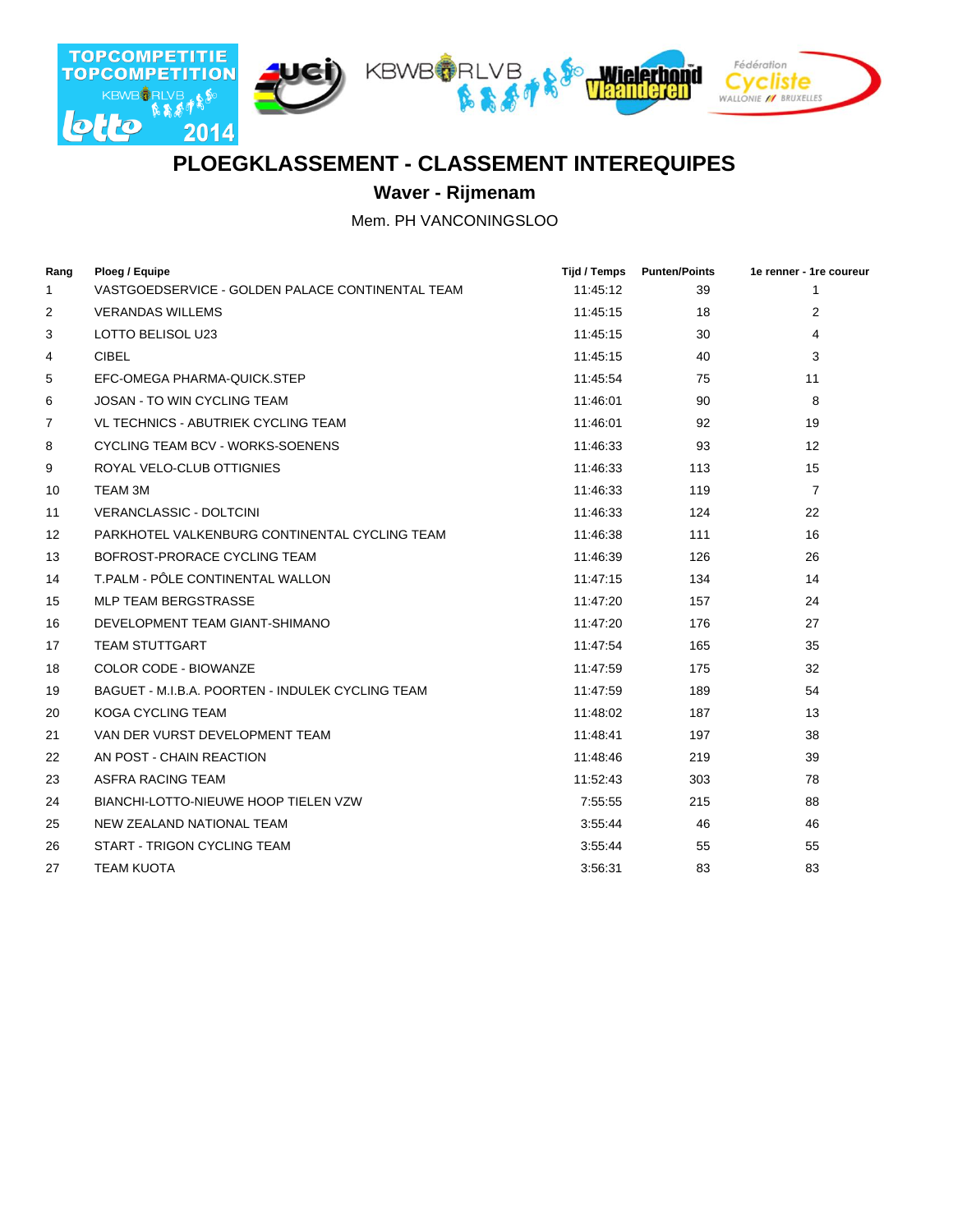

# **Indiv. Punten / Points Indiv. Topcompetitie - Topcompetition**

### **Waver - Rijmenam**

Mem. PH VANCONINGSLOO

8/06/2014

| <b>Plaats</b>  | Renner                      | <b>Punten</b>  |
|----------------|-----------------------------|----------------|
| $\overline{2}$ | <b>VEREECKEN Nicolas</b>    | 30             |
| 3              | <b>NAESEN Oliver</b>        | 28             |
| 4              | <b>MEURISSE Xandro</b>      | 26             |
| 5              | VAN ROOY Kenneth            | 24             |
| $\overline{7}$ | VANSPEYBROECK Tim           | 22             |
| 8              | <b>REYNVOET Niels</b>       | 20             |
| 9              | VAN STEENBERGHEN Jori       | 19             |
| 10             | <b>SMEYERS Floris</b>       | 18             |
| 11             | VAN LERBERGHE Bert          | 17             |
| 12             | <b>ALLEGAERT Matthias</b>   | 16             |
| 14             | <b>YDENS Andrew</b>         | 15             |
| 15             | <b>DEGUELLE Christopher</b> | 14             |
| 17             | <b>BILLE Gaetan</b>         | 13             |
| 19             | <b>BOSMANS Tom</b>          | 12             |
| 21             | VAN MEIRHAEGHE Jef          | 11             |
| 23             | <b>SEYNAEVE Lander</b>      | 10             |
| 25             | POLS Ruben                  | 9              |
| 26             | <b>DANIELS Wouter</b>       | 8              |
| 28             | <b>CALLEBAUT Kevin</b>      | $\overline{7}$ |
| 29             | <b>VERVAEKE Louis</b>       | 6              |
| 30             | DE BONDT Dries              | 5              |
| 32             | PONS Gaëtan                 | 4              |
| 34             | <b>MAES Alexander</b>       | 3              |
| 36             | <b>MERTENS Robin</b>        | $\overline{2}$ |
| 37             | <b>GOOLAERTS Michael</b>    | 1              |

-De individuele klassering, is voorbehouden voor Belgische renners (nationaliteit),

-Le classement individuel,est réservé aux coureurs de nationalité Belge,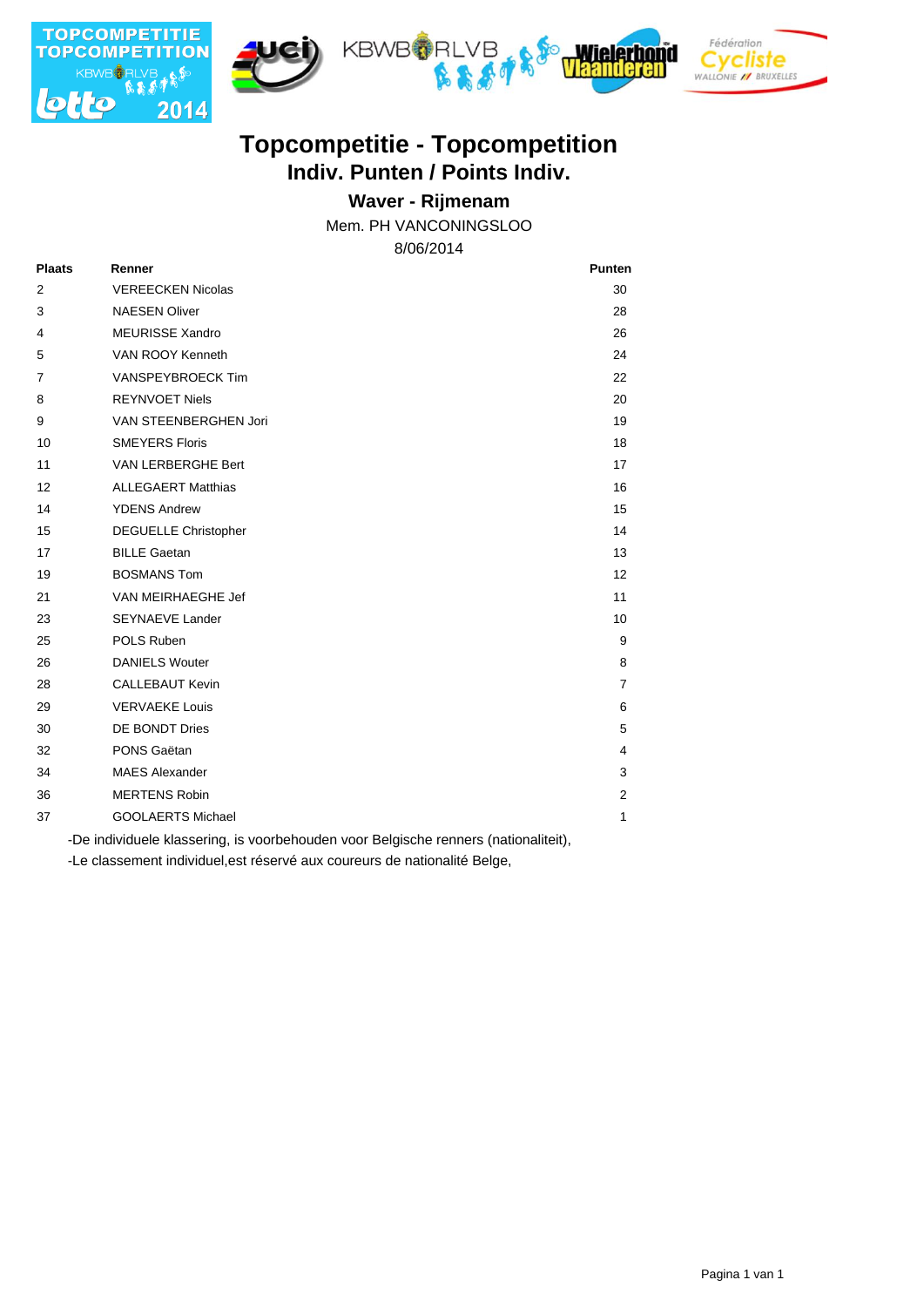







## **Topcompetitie - Topcompetition**

Punten ploegen / Points Equipes

## **Waver - Rijmenam**

Mem. PH VANCONINGSLOO

8/06/2014

## Interclub

 $\overline{a}$ 

| #                 | Club                                             | Punten |
|-------------------|--------------------------------------------------|--------|
| 1                 | <b>VERANDAS WILLEMS</b>                          | 30     |
| 2                 | LOTTO BELISOL U23                                | 28     |
| 3                 | <b>CIBEL</b>                                     | 26     |
| 4                 | EFC-OMEGA PHARMA-QUICK.STEP                      | 24     |
| 5                 | <b>JOSAN - TO WIN CYCLING TEAM</b>               | 22     |
| 6                 | CYCLING TEAM BCV - WORKS-SOENENS                 | 20     |
| $\overline{7}$    | VL TECHNICS - ABUTRIEK CYCLING TEAM              | 19     |
| 8                 | ROYAL VELO-CLUB OTTIGNIES                        | 18     |
| 9                 | TEAM 3M                                          | 17     |
| 10                | BOFROST-PRORACE CYCLING TEAM                     | 16     |
| 11                | T.PALM - PÔLE CONTINENTAL WALLON                 | 15     |
| $12 \overline{ }$ | COLOR CODE - BIOWANZE                            | 14     |
| 13                | BAGUET - M.I.B.A. POORTEN - INDULEK CYCLING TEAM | 13     |
| 14                | VAN DER VURST DEVELOPMENT TEAM                   | 12     |
| 15                | <b>VERANCLASSIC - DOLTCINI</b>                   | 11     |
| 16                | <b>BIANCHI-LOTTO-NIEUWE HOOP TIELEN VZW</b>      | 10     |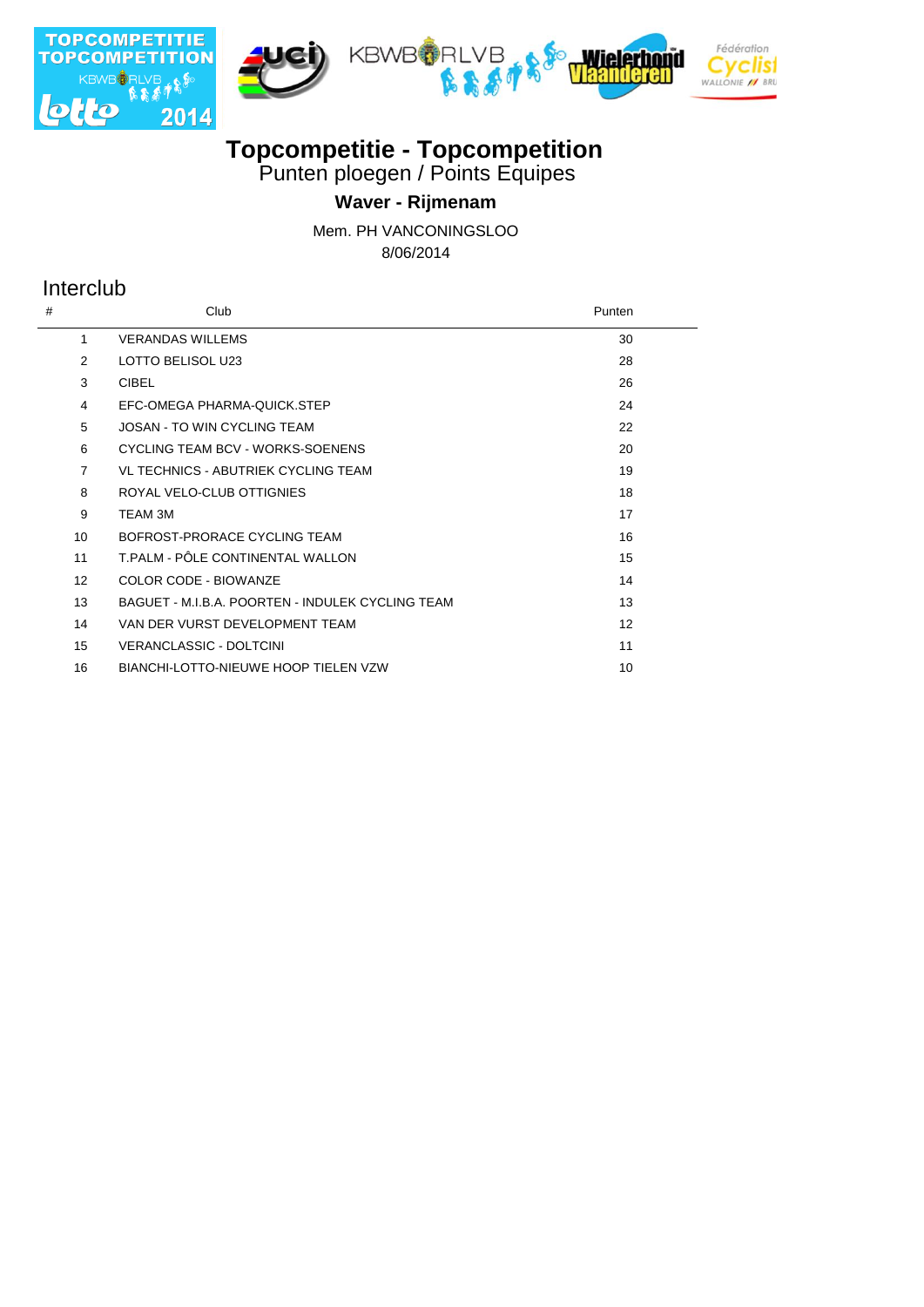

# **Topcompetitie - Topcompetition**

#### **Individueel Klassement - Classement Individuel**

#### **na wedstrijd van Mem. PH VANCONINGSLOO - 8/06/2014**

|                   | VANSPEYBROECK Tim           | <b>TEAM 3M</b>                             | 75             |
|-------------------|-----------------------------|--------------------------------------------|----------------|
| $\mathbf{1}$<br>2 | <b>ALLEGAERT Matthias</b>   | CYCLING TEAM BCV - WORKS-SOENENS           | 66             |
| 3                 | VAN ROOY Kenneth            | LOTTO BELISOL U23                          | 62             |
| 4                 | <b>BILLE Gaetan</b>         | <b>VERANDAS WILLEMS</b>                    | 56             |
|                   | <b>NAESEN Oliver</b>        | <b>CIBEL</b>                               | 48             |
| 5                 |                             |                                            | 47             |
| 6                 | VAN LERBERGHE Bert          | EFC-OMEGA PHARMA-QUICK.STEP                |                |
| 7                 | <b>REYNVOET Niels</b>       | JOSAN - TO WIN CYCLING TEAM                | 46<br>46       |
| 8                 | <b>MEURISSE Xandro</b>      | LOTTO BELISOL U23                          |                |
| 9                 | <b>DELTOMBE Kevin</b>       | LOTTO BELISOL U23                          | 45             |
| 10                | <b>DE TIER Floris</b>       | EFC-OMEGA PHARMA-QUICK.STEP                | 43             |
| 11                | <b>VEREECKEN Nicolas</b>    | <b>VERANDAS WILLEMS</b>                    | 42             |
| 12                | DE WINTER Ludwig            | <b>COLOR CODE - BIOWANZE</b>               | 40             |
| 13                | JANSSENS Jimmy              | <b>TEAM 3M</b>                             | 38             |
| 14                | <b>DERNIES Tom</b>          | <b>WALLONIE - BRUXELLES</b>                | 38             |
| 15                | <b>DEGUELLE Christopher</b> | ROYAL VELO-CLUB OTTIGNIES                  | 38             |
| 16                | <b>VERVAEKE Louis</b>       | LOTTO BELISOL U23                          | 32             |
| 17                | VAN STEENBERGHEN Jori       | <b>CIBEL</b>                               | 32             |
| 18                | <b>YDENS Andrew</b>         | T.PALM - PÔLE CONTINENTAL WALLON           | 32             |
| 19                | <b>DRON Boris</b>           | <b>WALLONIE - BRUXELLES</b>                | 28             |
| 20                | <b>FARAZIJN Maxime</b>      | EFC-OMEGA PHARMA-QUICK.STEP                | 28             |
| 21                | VAN MEIRHAEGHE Jef          | LOTTO BELISOL U23                          | 28             |
| 22                | MYNGHEER Daan               | EFC-OMEGA PHARMA-QUICK.STEP                | 24             |
| 23                | <b>CAPIOT Amaury</b>        | LOTTO BELISOL U23                          | 22             |
| 24                | <b>MANNAERTS Jelle</b>      | <b>VERANDAS WILLEMS</b>                    | 22             |
| 25                | <b>EVRARD Laurent</b>       | <b>WALLONIE - BRUXELLES</b>                | 21             |
| 26                | <b>DRUYTS Gerry</b>         | TEAM 3M                                    | 20             |
| 27                | <b>BOUVRY Dieter</b>        | EFC-OMEGA PHARMA-QUICK.STEP                | 20             |
| 28                | DECLERCQ Benjamin           | EFC-OMEGA PHARMA-QUICK.STEP                | 19             |
| 29                | STALLAERT Joeri             | VERANCLASSIC - DOLTCINI                    | 18             |
| 30                | <b>SMEYERS Floris</b>       | <b>VERANDAS WILLEMS</b>                    | 18             |
| 31                | <b>BENOOT Tiesj</b>         | LOTTO BELISOL U23                          | 18             |
| 32                | DE DECKER Bjorn             | <b>CIBEL</b>                               | 18             |
| 33                | PONS Gaëtan                 | COLOR CODE - BIOWANZE                      | 16             |
| 34                | LOGIER Jan                  | VL TECHNICS - ABUTRIEK CYCLING TEAM        | 15             |
| 35                | <b>KERF Jérôme</b>          | COLOR CODE - BIOWANZE                      | 14             |
| 36                | <b>BOSMANS Tom</b>          | VL TECHNICS - ABUTRIEK CYCLING TEAM        | 12             |
| 37                | <b>DEBAENE Martijn</b>      | <b>VL TECHNICS - ABUTRIEK CYCLING TEAM</b> | 12             |
| 38                | <b>DONNAY Laurent</b>       | ROYAL VELO-CLUB OTTIGNIES                  | 11             |
| 39                | <b>WARNIER Antoine</b>      | COLOR CODE - BIOWANZE                      | 11             |
| 40                | <b>PEYSKENS Dimitri</b>     | LOTTO BELISOL U23                          | 11             |
| 41                | DEWORTELAER Serge           | <b>VERANCLASSIC - DOLTCINI</b>             | 10             |
| 42                | <b>SEYNAEVE Lander</b>      | EFC-OMEGA PHARMA-QUICK.STEP                | 10             |
| 43                | <b>MERTENS Robin</b>        | BOFROST-PRORACE CYCLING TEAM               | 9              |
| 44                | FRANCKAERT Gregory          | TEAM 3M                                    | 9              |
| 45                | POLS Ruben                  | LOTTO BELISOL U23                          | 9              |
| 46                | <b>DANIELS Wouter</b>       | BOFROST-PRORACE CYCLING TEAM               | 8              |
| 47                | <b>DEGREVE Martijn</b>      | EFC-OMEGA PHARMA-QUICK.STEP                | 8              |
| 48                | <b>CALLEBAUT Kevin</b>      | <b>CIBEL</b>                               | $\overline{7}$ |
| 49                | <b>VANDYCK Niels</b>        | <b>VERANDAS WILLEMS</b>                    | $\overline{7}$ |
| 50                | <b>BAERT Jasper</b>         | CYCLING TEAM BCV - WORKS-SOENENS           | $\overline{7}$ |
|                   |                             |                                            |                |

-De individuele klassering, is voorbehouden voor Belgische renners (nationaliteit),

-Le classement individuel,est réservé aux coureurs de nationalité Belge,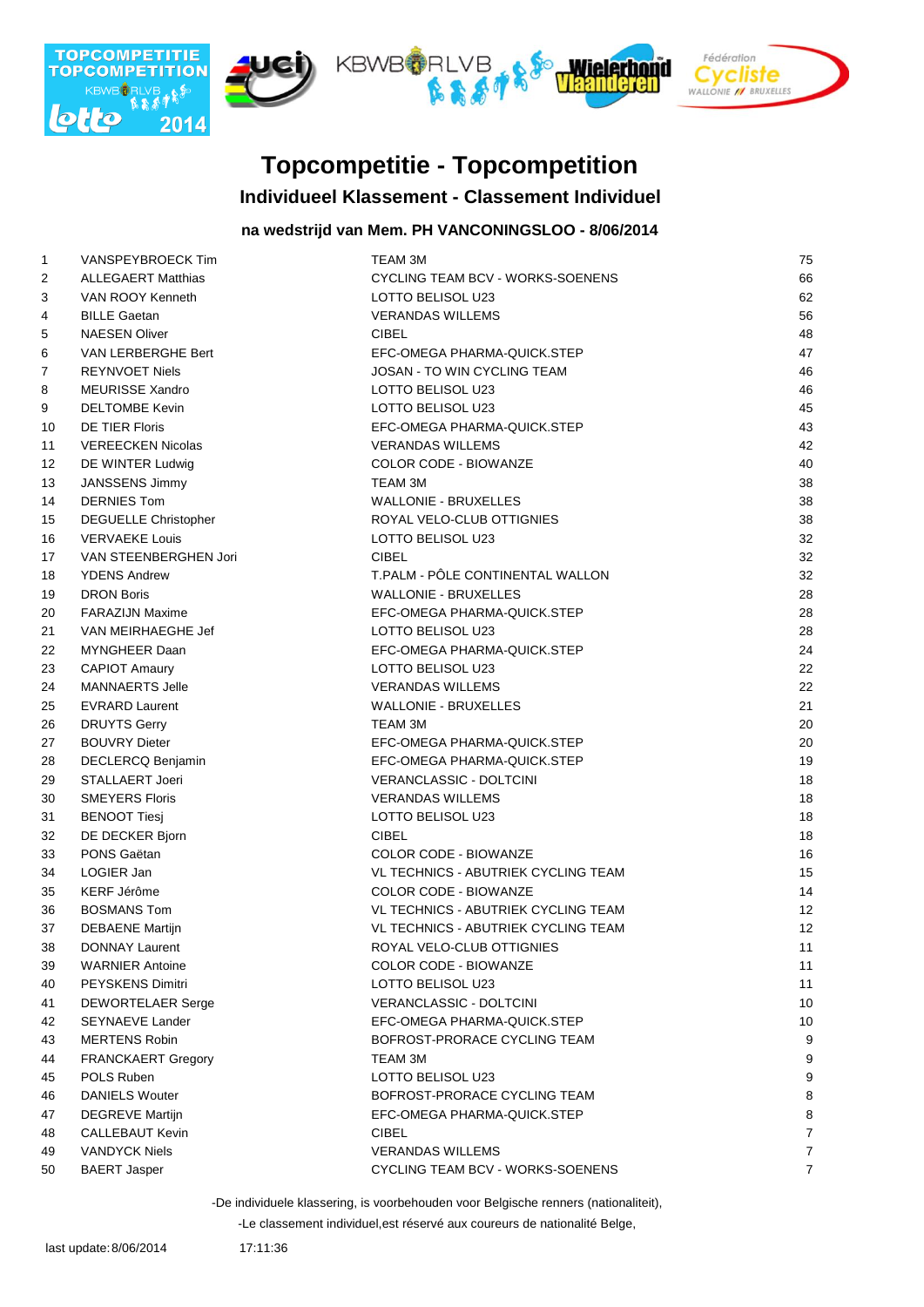| 51 | <b>DELFOSSE Florent</b>  | COLOR CODE - BIOWANZE                |   |
|----|--------------------------|--------------------------------------|---|
| 52 | <b>MAES Alexander</b>    | CYCLING TEAM BCV - WORKS-SOENENS     | 6 |
| 53 | DE PAEPE Johannes        | BIANCHI-LOTTO-NIEUWE HOOP TIELEN VZW | 5 |
| 54 | DE BONDT Dries           | JOSAN - TO WIN CYCLING TEAM          | 5 |
| 55 | <b>TOOTH Niels</b>       | BOFROST-PRORACE CYCLING TEAM         | 5 |
| 56 | <b>CHEVALIER Olivier</b> | <b>WALLONIE - BRUXELLES</b>          | 5 |
| 57 | <b>LELEU Antoine</b>     | COLOR CODE - BIOWANZE                | 4 |
| 58 | LEEMANS Rob              | LOTTO BELISOL U23                    | З |
| 59 | DUQUENNOY Jimmy          | ROYAL VELO-CLUB OTTIGNIES            | 2 |
| 60 | VANSUMERE lan            | JOSAN - TO WIN CYCLING TEAM          |   |
| 61 | <b>GOOLAERTS Michael</b> | <b>VERANDAS WILLEMS</b>              |   |

-Le classement individuel,est réservé aux coureurs de nationalité Belge, -De individuele klassering, is voorbehouden voor Belgische renners (nationaliteit),